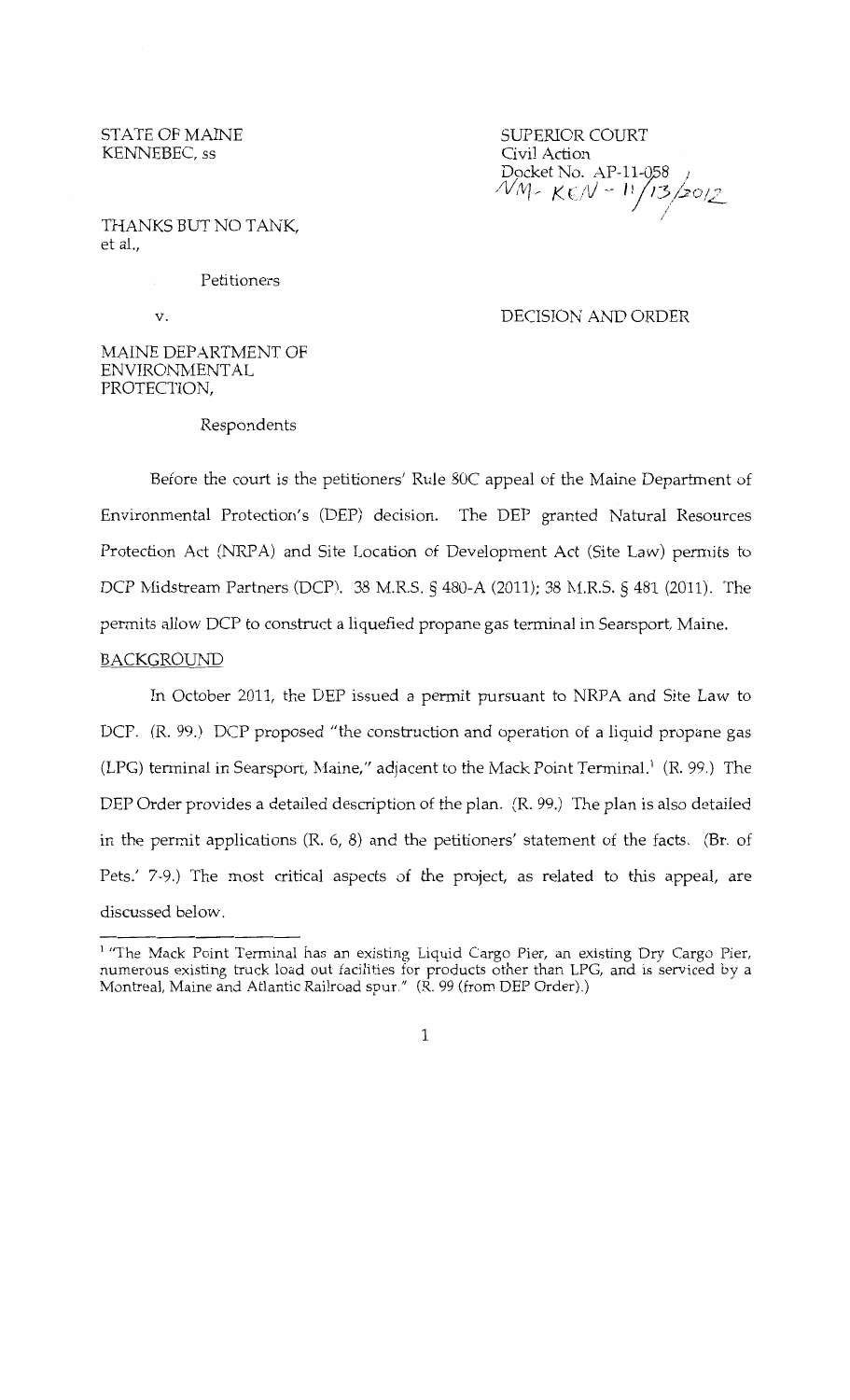The project will include building a new bulk storage tank that "will be a vertical, insulated domed tank with diameter of approximately 202 feet and height above ground of approximately 138 feet." (R. 6 at 1-4.) The facility, which will operate continuously, will also utilize the Dry Cargo Pier for ship unloading, a truck loading station, and a rail car loading station. (R. 6 at 1-1.) Additionally, "the proposed terminal will include an emergency flare, expected to be approximately 75 feet tall, with a continuously operating propane pilot light." (R. 6 at 1-5.)

The surrounding area includes residential and commercial development, including a hotel and restaurant. (R. 6 at 1-6, 10, 13.) Sears Island is just outside of the one-mile radius. (R. 8 at A. 14A.) A photo-simulated view was provided to demonstrate the visibility from Sears Island's shore. (R. 8 at 14-4 & A. 14A.) The Maine Historic Preservation Commission reviewed an Architectural Survey report to review potential impacts to historic structures in the area. (R. 8 at 14-3.) Three scenic resources, in addition to the NPHP-listed or NPHP-eligible properties, are also within the three-mile radius used for the Viewshed Analysis. (Id.) "They are: Long Cove and Penobscot Bay, which are part of the Atlantic Ocean, Mosman Park, a municipal park near downtown Searsport, and Moose Point State Park, located near the Searsport/Belfast town line."  $(\underline{Id.})$  In its application, DCP claimed that the visual impact from these locations would be minimal and the "quality of the view is not significantly diminished." (R. 8 at 14-3, 14-4.)

Ship, truck, and rail traffic to Mack Point Terminal will increase as a result of this project. The current conditions are as follows:

The existing ship traffic at the two piers totals approximately 136 vessels per year on average with a maximum to date of 166 vessels per year. The number of trucks currently entering and exiting the Mack Point Terminal is approximately 20,000 per year on average with up to approximately 30,000 trucks per year as a maximum. The existing rail traffic is typically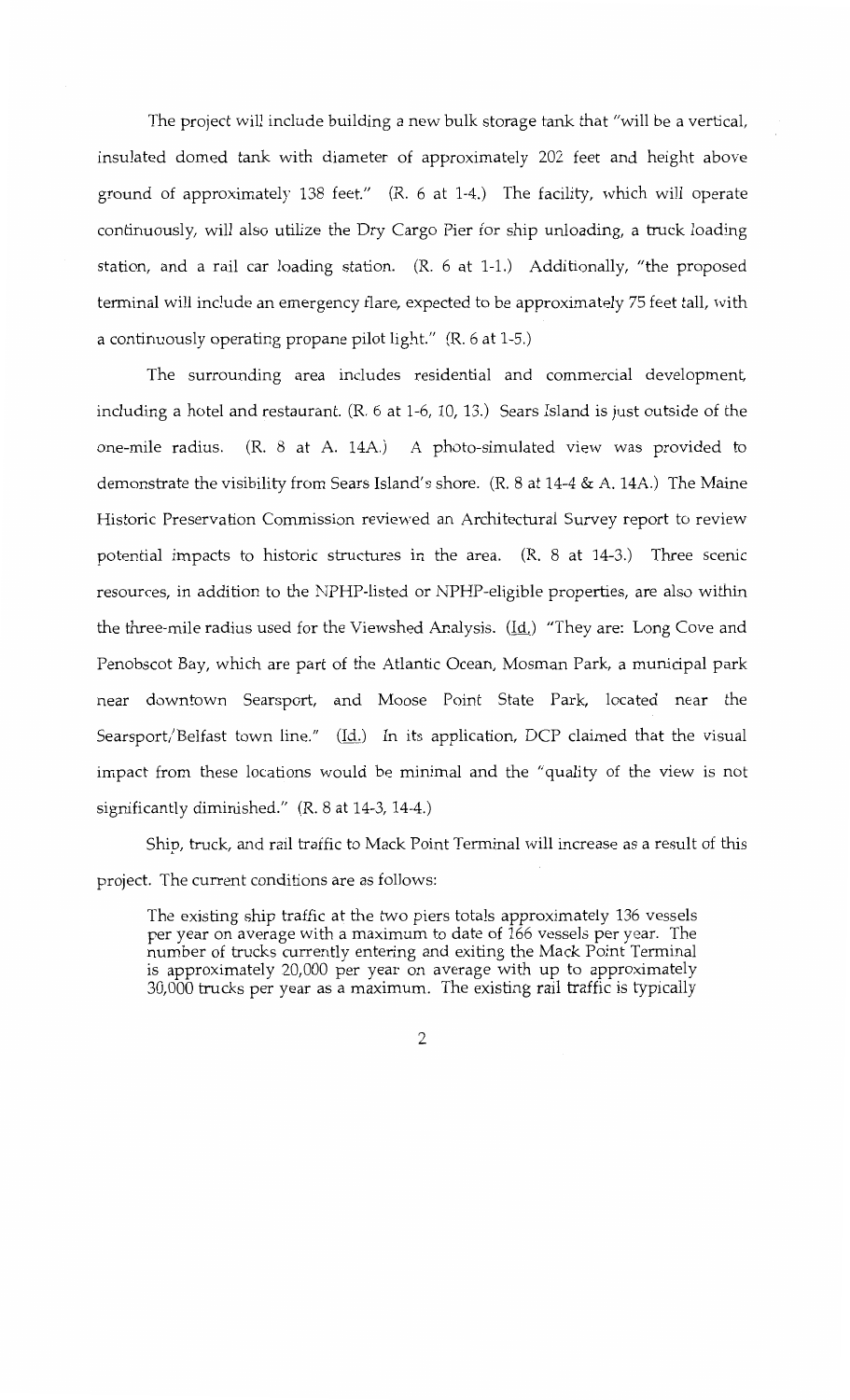approximately 2,500 rail cars per year, averaging about 10 to 15 cars at a time.

(R. 6 at 1-6.) The expected typical loading schedule for this facility is 50-60 trucks per day and eight rail cars per day, with a maximum of 144 trucks per day. (R. 6 at 1-5.)

DCP submitted applications pursuant to NRPA  $(R, 8)$  and Site Laws  $(R, 6)$ . The NRPA application included a Visual Impact Assessment (VIA) (R. 8 at 14), which the plaintiffs found inadequate. Additionally, the Site Law application included a noise analysis. (R. 6 at § 5.) This analysis estimated the project's noise level at 59.6 dBA, which is within the applicable MDEP Noise Standard<sup>2</sup> of 60 dBA.  $(R. 6$  at 5-8.) The plaintiffs also found this analysis inadequate.

The DEP issued a draft order and allowed public comments.<sup>3</sup> (R. 61.) They received substantial public comments, primarily voicing concern about the project. (R. 36-60, plus others.) The DEP issued the final order in October 2011. (R. 99.)

Thanks But No Tank, an association, and some of those individuals who voiced concerns about this project filed this appeal. They argue that

(1) DCP did not demonstrate compliance with the NRPA and the Site Law;

- (2) the respondent did not consider the impact of accidents;
- (3) the respondent did not consider the impact to air quality;
- (4) the respondent's conclusion that the project will meet hourly sound standards is erroneous and unsupported by the evidence;
- (5) the respondent did not consider noise from tanker trucks; and
- (6) the respondent did not consider the effect of the project on natural resourcebased businesses in the region.

 $2$  "The applicable MDEP noise standard for the project is 70 dBA during the day and 60 dBA at night at any protected location in a commercial zone. Since the facility will operate 24 hours per day, the nighttime noise limit of 60 dBA is the controlling standard." (R. 6 at 5-2.)

 $3$  No request for a public hearing was received. (R. 99.)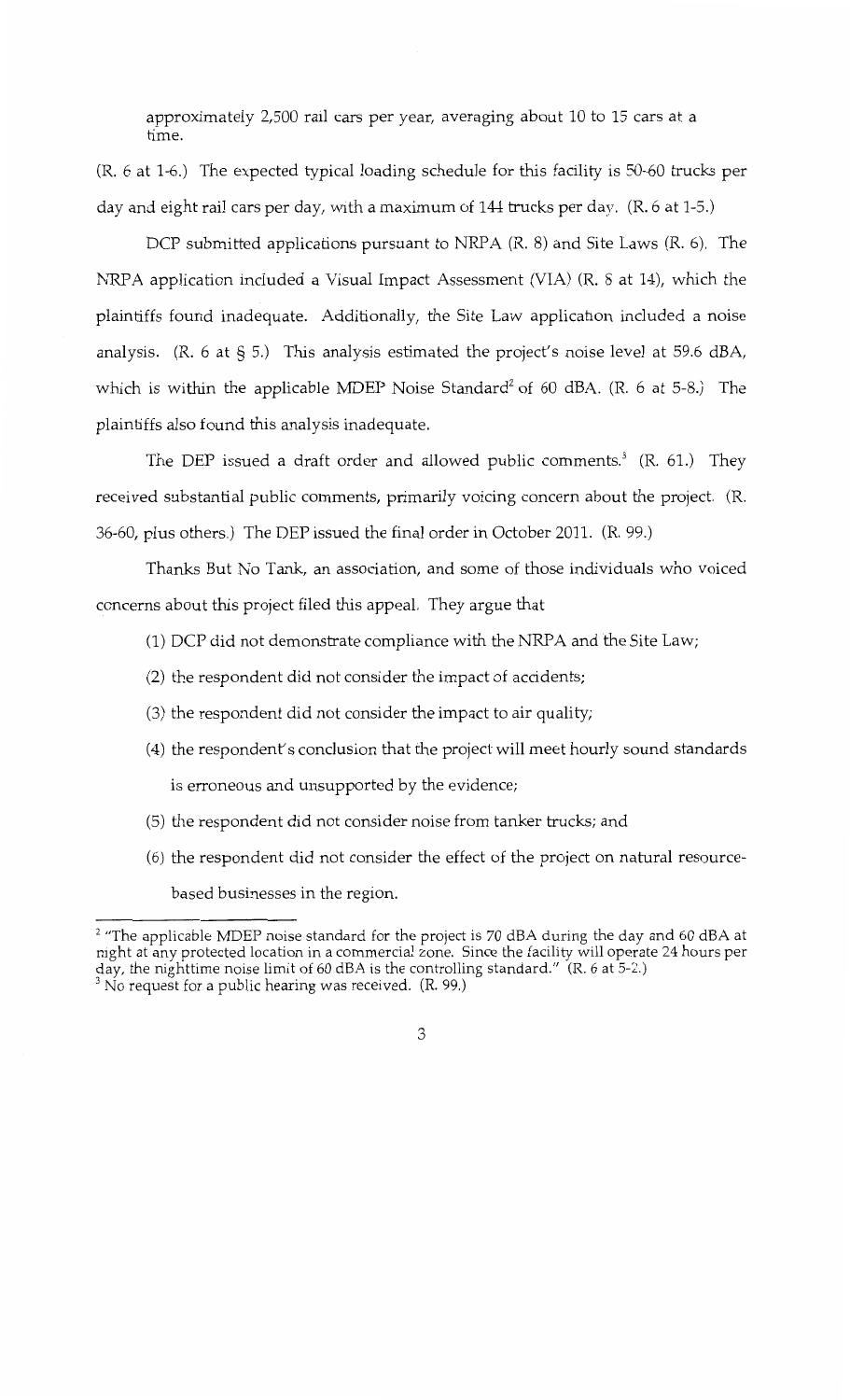#### DISCUSSION

#### 1. Standard of Review

This appeal is permitted pursuant to 38 M.R.S. § 346(1) (2011) and is controlled by the Maine Administrative Procedure Act, 5 M.R.S. § 11001 et seq., and Rule SOC. When reviewing administrative orders, the court may reverse the decision if the findings, inferences, conclusions or decisions are, among other things, "unsupported by substantial evidence on the whole record; or [a]rbitrary or capricious or characterized by abuse of discretion." 5 M.R.S. § 11007(4)(C)(5),(6) (2011). The court shall not "substitute its judgment for that of the agency on questions of fact." 5 M.R.S. § 11007(3) (2011).

Under the "substantial evidence" standard, the court examines the record to determine whether the agency could "fairly and reasonably find the facts as it did." Rangeley Crossroads Coal. v. Land Use Reg. Comm'n, 2008 ME 115,  $\P$  10, 955 A.2d 223. Even if the record contains evidence inconsistent with the result, or a different conclusion could be drawn from the evidence, the court must uphold the agency's factual findings "if a reasonable mind might accept the relevant evidence as adequate to support the [agency's] conclusion." Town of Vienna v. Kokernak, 612 A.2d 870, 872 (Me. 1992).

Additionally, the court defers to the agency's interpretation of its own internal rules, regulations, and procedures "unless the rules or regulations plainly compel a contrary result." Rangeley Crossroads Coal., 2008 ME 115,  $\P$  10, 955 A.2d 223.

2. <u>Standing</u>

DCP asserts that 19 of the 21 named individual petitioners as well as the association Thanks But No Tank do not have standing in this case. (Br. of DCP 10.)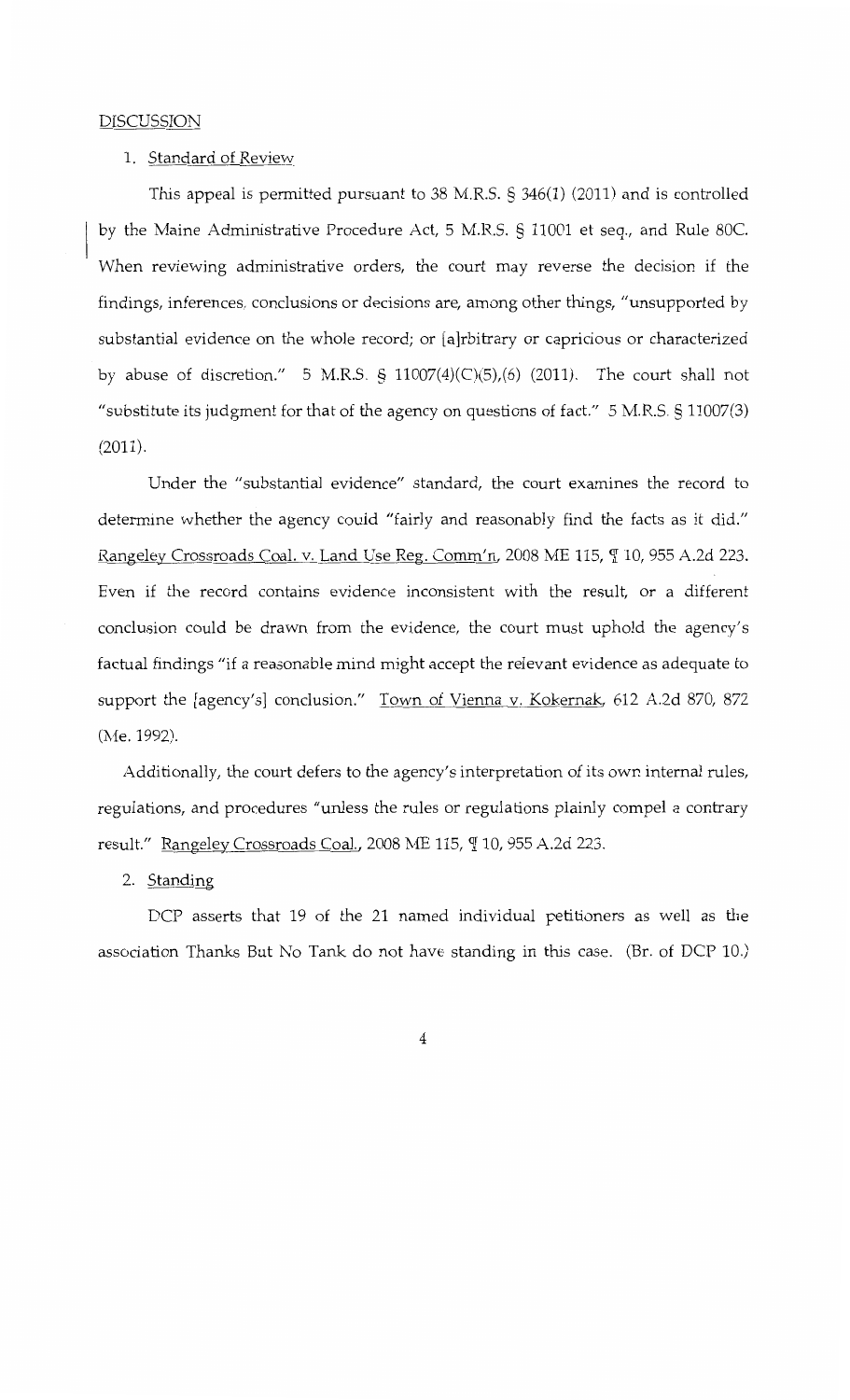Because there is no dispute that at least two of the named individual petitioners do have standing, this issue is not fatal to the appeal.

"A party has standing to appeal a judgment only where the judgment adversely and directly affects that party's property, pecuniary or personal rights." Gaynor v. McEachern, 437 A.2d 867, 871 (Me. 1981) (citing 14 M.R.S.A. § 1851). Each individual's injuries must be "distinct from the harm experienced by the public at large." Nergaard v. Town of Westport Island, 2009 ME 56, ¶ 18, 973 A.2d 735 (quoting Ricci v. Superintendent, Bureau of Banking, 485 A.2d 645, 647 (Me. 1984)). "If the appealing party is an abutter, the threshold requirements to establish standing are minimal." Sahl v. Town of York, 2000 ME 180, II 8-9, 760 A.2d 266. The Law Court has also noted, "aesthetic interests are sufficiently real and definite to confer legal standing to sue." Uliano v. Bd. of Envtl. Prot., 2009 ME 89, ¶ 30, n. 7, 977 A.2d 400.

DCP agrees that two of the petitioners, Mr. Gocze and Mr. Hall, are abutting property owners and have standing in this case. (Br. of DCP 10.) The petitioners argue that all of the named individuals will be harmed if the facility is built. (Reply Br. of Pets.' 4-5.) Additionally, the petitioners rely on In Re International paper Co., 363 A.2d 235 (Me. 1976), where the court allowed standing for all parties under the Site Law based on the generalized harm of breathing contaminated air in an area affected by the location of the proposed development. Id. at 237-38 (allowing air and water quality as subject-matter issues "capable of aggrieving persons in relation to interests of specific concern under the Site Law.").

The petitioners rely on the allegations in the petition to show the petitioners have standing. Their standing must appear as a matter of record. Although some of the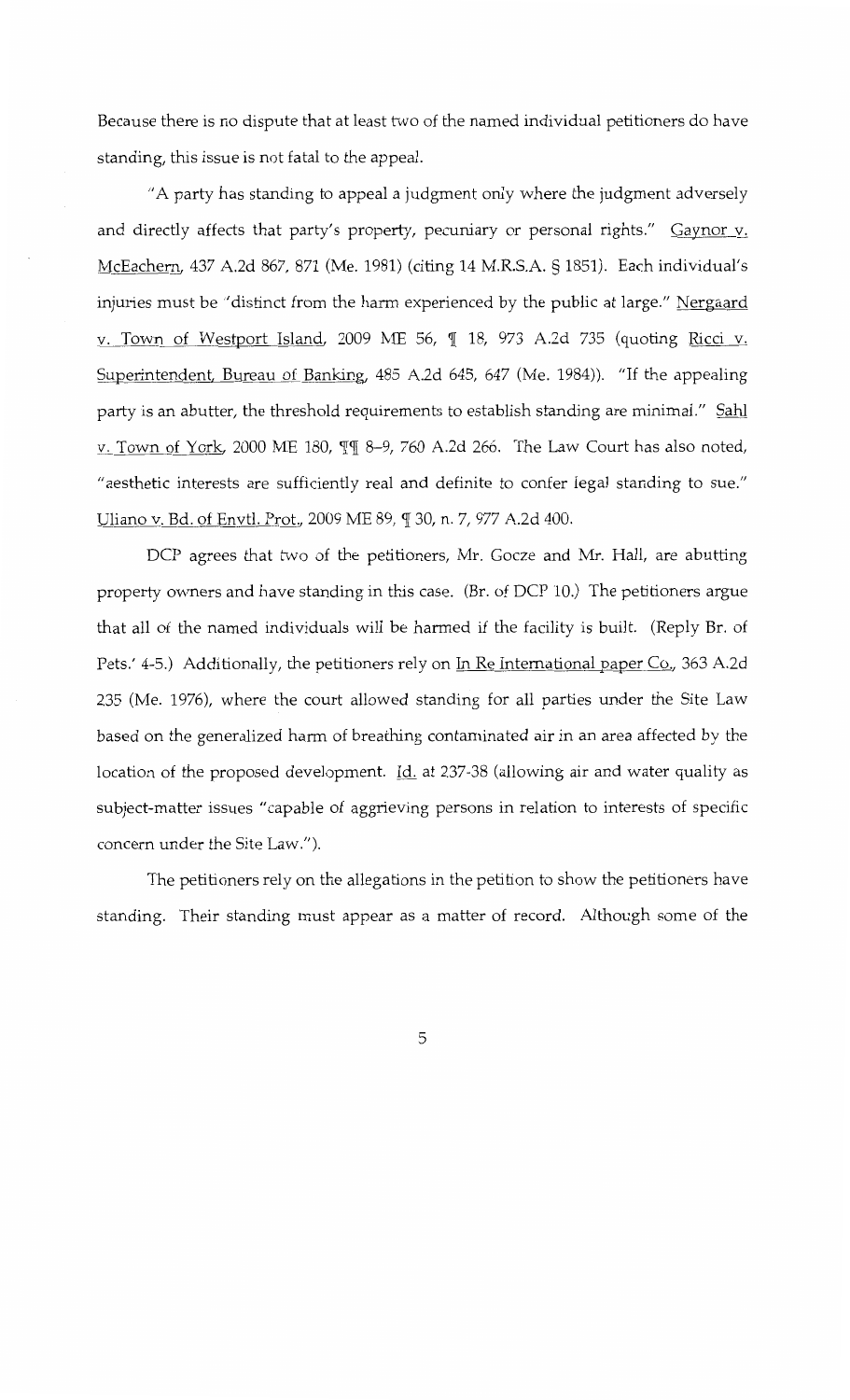petitioners' comments on the draft order appear in the record, it is difficult to determine standing based on those submissions.  $(R. 36, 37, 39, 41, 44.)$ <sup>4</sup>

DCP also argues that the association Thanks But No Tank does not have standing because it is an unincorporated association<sup>5</sup> and not a legal entity. Tisdale v. Rawson, 2003 ME 68,  $\P$  15, 822 A.2d 1136 ("Generally, an unincorporated association does not have capacity to sue or be sued in its own name, absent specific statutory authorization."). Section 11001 provides that a "person aggrieved by final agency action" is entitled to judicial review. 5 M.R.S. § 11001(1) (2011). Section 482(4), relied on by the petitioners, includes an association in the definition of "person." 38 M.R.S. § 482(4) (2011). The record is insufficient to allow the court to determine whether the association has standing. (Br. of Pets. 1; Pet.  $\P$  $\P$  1, 10.)

## 3. Relevant Statutes

## Natural Resources Protection Act

The department shall grant a permit upon proper application and upon such terms as it considers necessary to fulfill the purposes of this article. The department shall grant a permit when it finds that the applicant has demonstrated that the proposed activity meets the standards set forth in subsections 1 to 11, except that when an activity requires a permit only because it is located in, on or over a community public water system primary protection area the department shall issue a permit when it finds that the applicant has demonstrated that the proposed activity meets the standards set forth in subsection 2 and 5.

1. Existing Uses. The activity will not unreasonably interfere with existing scenic, aesthetic, recreational or navigational uses.

<sup>4</sup> The petitioners direct this Court to a series of e-mails and letters submitted by some of the parties to this 80C appeal, (see BR. of Pets.' at 11-12), but fail to cite to specific comments that identify any harm that is different from the impact to the general public or that appear as part of the formal record on appeal.<br><sup>5</sup> The petitioners also state in their reply brief that Thanks But No Tank was granted Maine

Non-Profit corporation status on April 13, 2012. (Reply Br. of Pets.' 4, n.3.) That allegation is not a matter of record.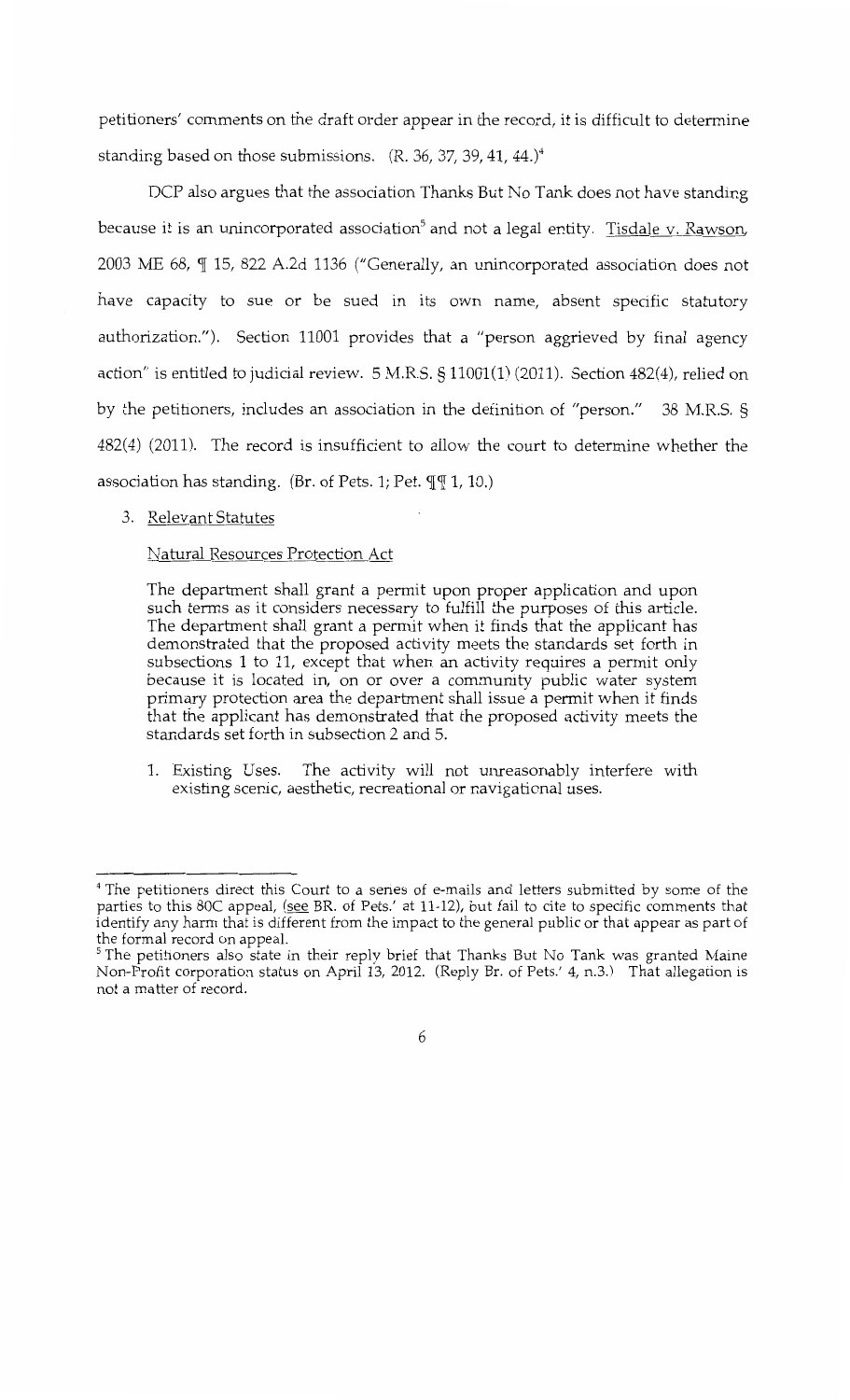38 M.R.S. § 480-D(l) (2011). Chapter 315 of the Department of Environmental Protection Regulations "describes the process for evaluating impacts to existing scenic and aesthetic uses resulting from activities in, on, over, or adjacent to protected natural resources subject to the National Resources Protection Act, pursuant to 38 M.R.S.A. § 480-D(1)." 06-096 C.M.R. ch. 315 (summary) (2012).

#### Site Location of Development Act

The department shall approve a development proposal whenever it finds the following.

3. **No adverse effect on the natural environment.** The developer has made adequate provision for fitting the development harmoniously into the existing natural environment and that the development will not adversely affect existing uses, scenic character, air quality, water quality or other natural resources in the· municipality or in neighboring municipalities.

A. In making a determination under this subsection, the department may consider the effect of noise from a commercial or industrial development. Noise from a residential development approved under this article may not be regulated under this subsection, and noise generated between the hours of 7 a.m. and 7 p.m. or during daylight hours, whichever is longer, by construction of a development approved under this article may not be regulated under this subsection.

B. In determining whether a developer has made adequate provision for the control of noise generated by a commercial or industrial development, the department shall consider board rules relating to noise and the quantifiable noise standards of the municipality in which the development is located and of any municipality that may be affected by the noise.

C. Nothing in this subsection may be construed to prohibit a municipality from adopting noise regulations stricter than those adopted by the board.

38 M.R.S. § 484(3) (2011). Chapter 375 of the DEP regulations provide that the

"regulations describe the scope of review of the Board in determining a developer's

compliance with the 'no adverse effect on the natural environment' standard of the Site

Location Law (38 M.R.S.A. Section 484(3)); the information which shall be submitted,

when appropriate, within an application for approval; and, the terms and conditions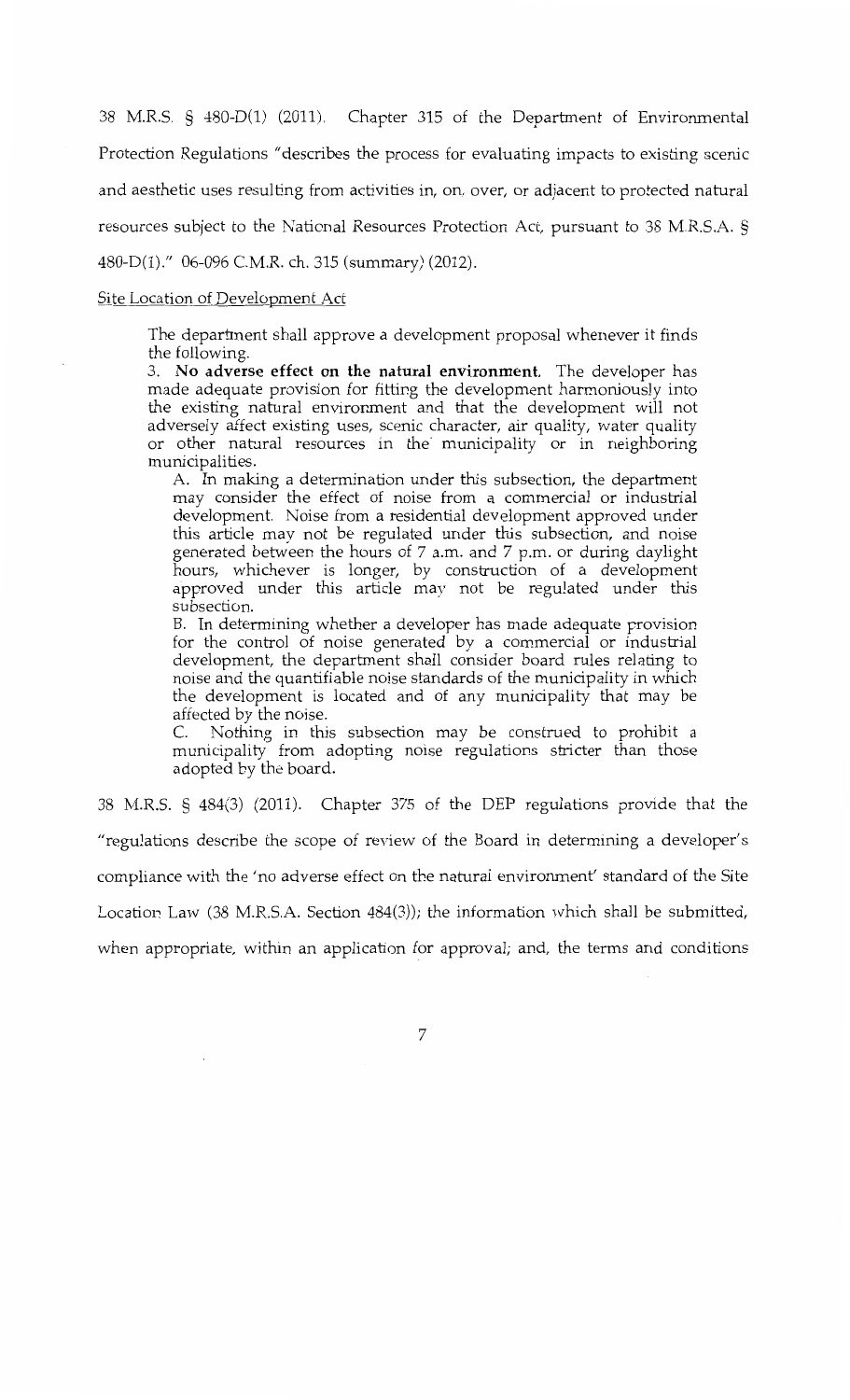which the Board may impose on the approval of an application to ensure compliance with the standard." 06-096 C.M.R. ch. 375 (2012) (summary).

# 4. Visual Impact

The petitioners argue that the permits violate the laws regarding visual impact. They argue that the Penobscot Bay coastline is "a world-class scenic resource" and the construction of DCP's facility would "severely alter this incredible visual landscape." (Br. of Pets.' 17-18.) The petitioners maintain that the applications for the permits were inadequate. First, they argue that the DEP did not consider the impacts of mandated lighting, especially nighttime lighting. (Br. of Pets.' 19-21.) Second, they assert that the VIA is illegal because it is deficient. (Br. of Pets.' 22-30.)

# a. Lighting

As a preliminary matter, it is not clear whether this issue was raised at the administrative level, as required. New England Whitewater Ctr., Inc. v. Dep't of Inland Fisheries & Wildlife, 550 A.2d 56, 58 (Me. 1988) (issues not raised at administrative level not preserved for appeal). The petitioners claim that the issue is preserved because lighting is mentioned in two e-mails sent by Ms. Ramsdell on September 7, 2011 and October 3, 2011 made during the comment period. (Br. of Pets.' 11-12; Reply Br. of Pets.' 10.) Wells v. Portland Yacht Club, 2001 ME 20, ¶ 5, 771 A.2d 371 (explaining that the agency, not the court, should have the first opportunity to decide an issue).

In her September 7 e-mail, Ms. Ramsdell discusses general grievances made by the public at a hearing she attended in January. (See R. 38.) While Ms. Ramsdell made reference "to the usual fears of dangerous accidents, concerns about additional lighting and tremendous increase of heavy truck traffic..." the focus of her concern was the aesthetic impact the tank would have on Searsport and the "adverse affect on local and area businesses ... " It is doubtful that an e-mail about generalized public grievances is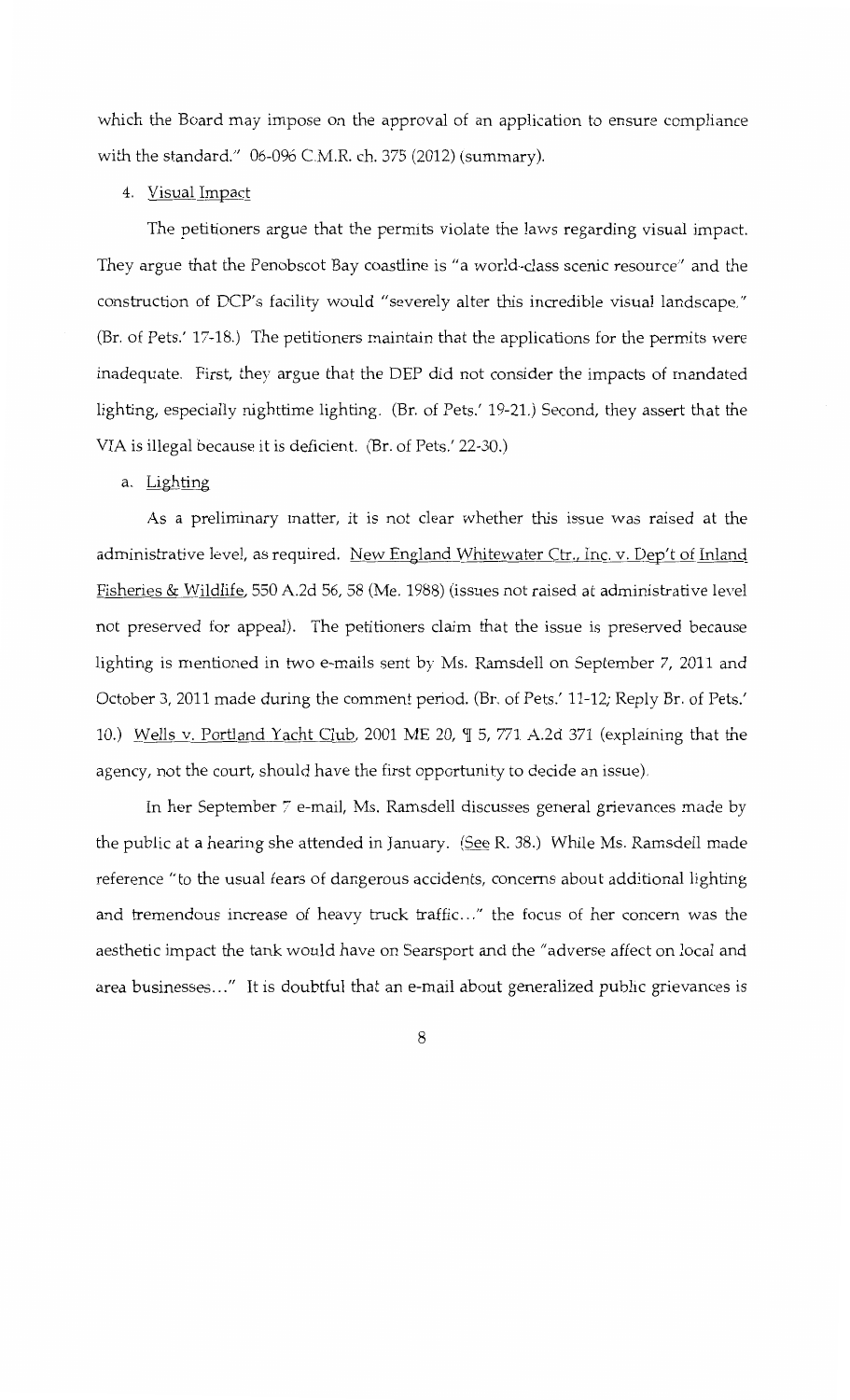sufficient to provide notice. See Wells, 2001 ME 20,  $\P$  6, 771 A.2d 371 (stating that letters and comments are not sufficient enough to alert the Board of an issue).

In contrast, in her October 3 e-mail, Ms. Ramsdell raises specific issues with DCP's application that she believes to be "either disregarded or 'conveniently' covered by DCP." (R. 90.) In particular, Ms. Ramsdell asks the questions "What about lighting? Is the tank just going to hide in the dark at night?"  $(\underline{Id})$  Petitioners argue, in their Reply Brief, that this e-mail is "no generalized grievance" and "alerted DEP and DCP that the Department must consider lighting impacts and that the application lacked the required lighting plan." (Reply Br. of Pets.' 11.)

Although the facility requires nighttime lighting, (see 33 C.P.R. § 127.1109 (2012) (requiring outdoor lighting for liquefied hazardous gas)), the DEP did not consider the visual impact of safety and security lighting because it was not required to do so. The regulations for the Site Law do not require consideration of nighttime lighting, unless the facility is a large parking lot. See 06-096 C.M.R. ch. 375, § 14(B)(3) (2012) (providing guidelines for the landscaping of parking lots).

The petitioners argue that "common sense" informs the court that the DEP must consider lighting in order to comply with the rules and regulations. (Reply Br. of Pets.' 7.) The regulations, for both NRPA and Site Law, require full consideration of the visual impact. 06-096 C.M.R. ch. 315, § 6 (2012) ("An applicant is required to demonstrate that the proposed activity will not unreasonably interfere with existing scenic and aesthetic uses of a scenic resource listed in Section 10."); 06-096 C.M.R. ch. 375, § 14(B)(3) (2012) (requiring Board to consider relevant evidence showing that "structures will be designed and landscaped to minimize their visual impact on the surrounding area"). Because the regulations do not require the DEP to consider the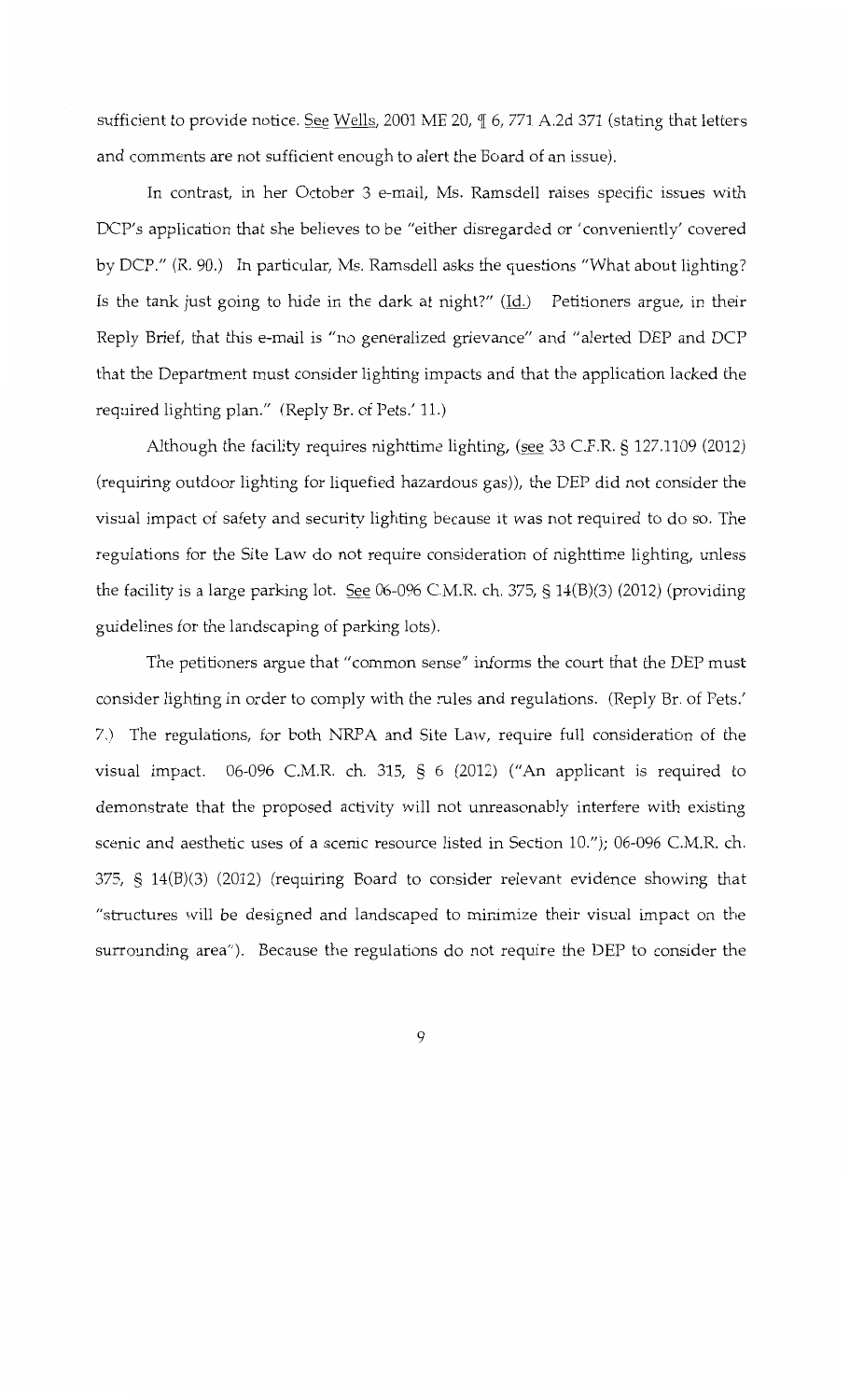impact of nighttime lighting, the DEP determines whether it must consider lighting

with regard to the overall visual impact.

# b. Visual Impact Assessment Deficiencies<sup>6</sup>

The petitioners submit a variety of reasons to support their argument that DCP's

VIA is deficient for purposes of approval of the NRPA permit:

- (1) "DCP arbitrarily limited the radius of the viewshed analysis to a one-mile APE [Area of Potential Effects] and a less detailed three-mile review area, as measured from the bulk storage tank rather than from the project boundaries." (Br. of Pets.' 22.)
- (2) DCP did not include the visual impact of increases in ship and truck traffic resulting from the project. (Id.)
- (3) "All visual impacts beyond three miles from tank were arbitrarily excluded without explanation or justification." (Br. of Pets.' 23.)
- (4) *<sup>11</sup>*DCP failed to accurately inventory scenic resources in the MDEP Visual Evaluation Field Survey Checklist."<sup>7</sup> (Br. of Pets.' 24.)
- (5) The description of existing land use and scenic quality is incomplete and biased because it does not "describe or illustrate the existing natural scenic character and scenic and aesthetic uses of the surrounding landscape." (Id.)
- (6) The VIA is inaccurate because it maps only a three-mile radius and the photo-simulation does not show the clear cutting and resulting changes.<sup>8</sup> (Br. of Pets.' 25-27.)
- (7) DCP did not provide a worst-case photo-simulation or line-of-sight profiles from most of the identified protected scenic resources. (Br. of Pets.' 27.)
- (8) DEP used incomplete and inaccurate data to determine that the Total Visual Impact Severity was moderate and the visual impacts were acceptable. (Br. of Pets.' 28-29.)
- (9) "DCP and DEP failed to address the impact on viewer expectations or the cumulative visual impacts of industrial development on the Searsport and Penobscot Bay region." (Br. of Pets.' 29.)

 $6$  The VIA is an optional assessment.  $\text{``The Department may require a visual impact assessment}$ if a proposed activity appears to be located within the viewshed of, and has the potential to

have an unreasonable adverse impact on, a scenic resource." 06-096 C.M.R. ch. 315, § 7 (2012).<br><sup>7</sup> Based on the application, all of the necessary scenic resources were taken into consideration even if they were not all listed on the checklist. (R. 8 at 14-1 to 14-3.)<br><sup>8</sup> The DCP points out that not all of the vegetation will be clear-cut. (DCP Br. 14.) "DCP has

committed to leave undisturbed the approximately 6-acre, wooded upland on the land they will own between the existing railroad tracks and Long Cove." (R. 6 at 10-1.)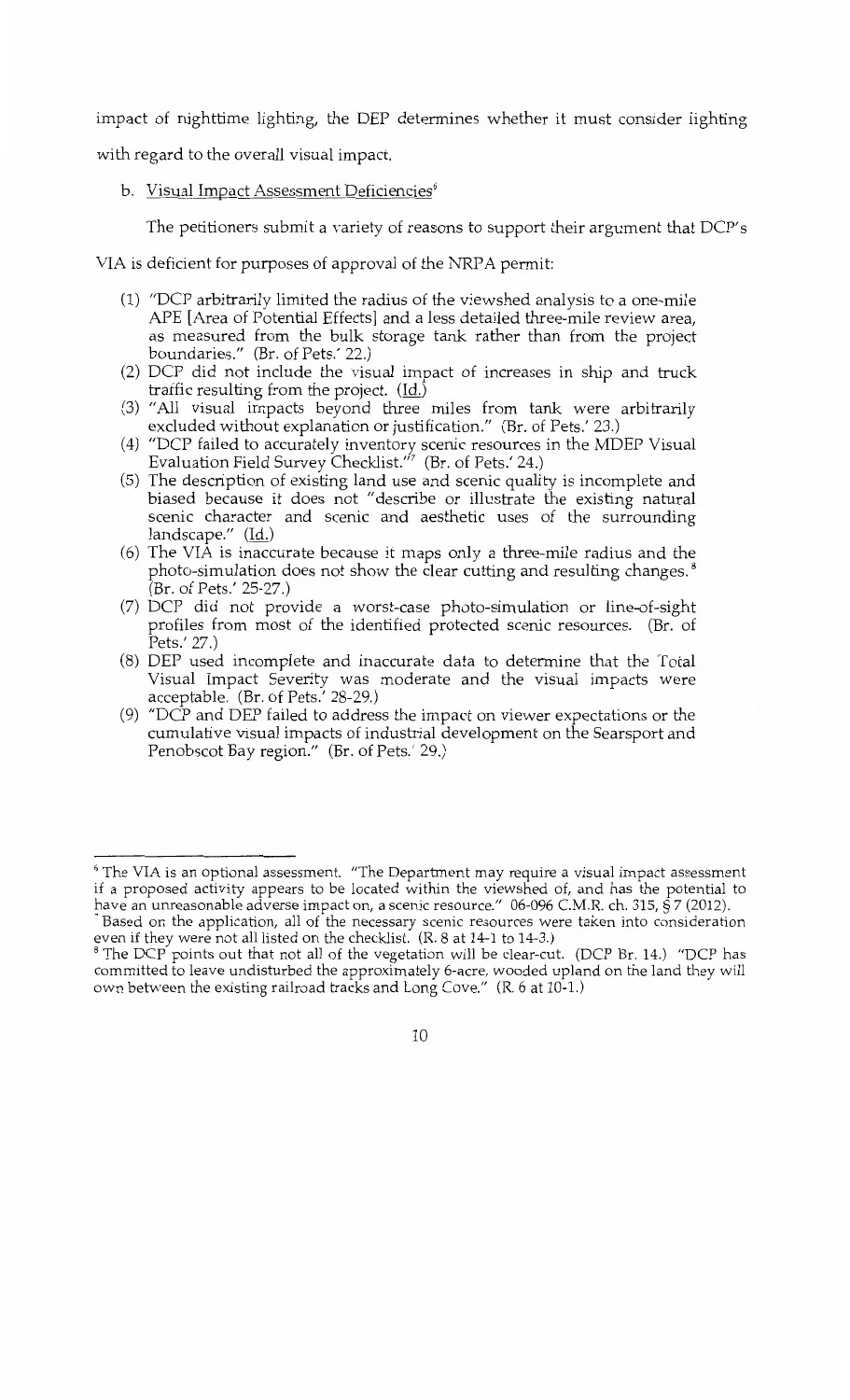These alleged deficiencies either are not deficiencies or they are insufficient to require a remand. Further, many of these complaints are interrelated. For example, complaint number eight, above, is a generalization of the other alleged deficiencies.

The VIA considered a one mile radius from the tank, not the border of the facility, and a three mile radius. The petitioners claim that several aspects of these sizes were deficient because they were arbitrary and did not take the full viewshed<sup>9</sup> into account. The guidelines do not require that the radius go to the outer edge of the viewshed, or that the radius is measured from a specific point. Instead, the regulations say, "[t]he radius of the impact area to be analyzed must be based on the relative size and scope of the proposed activity given the specific location." 06-096 C.M.R. ch. 315, § 7 (2012). The record does not show that a larger radius is necessary based on the specific location and proposed activity.

DCP asserts in its application that the view of the tank is minimized through its location:

The screening of potential visual impacts from the terminal facilities located on the upper parcel will be achieved through using a combination of existing and proposed topography and forest vegetation. The existing topography of the upper parcels drops significantly between U.S. Route 1 and the shoreline. This downward slope between U.S. Route 1 and the shoreline will limit views of the project from the south along U.S. Route 1. In addition, the base of the largest structure at the facility, the bulk storage tank, has been established at as low an elevation as feasible. Views of the project are further limited by retaining as much of the existing tree cover as can be allowed by facility safety and security requirements. Visual screening will also be enhanced in most directions by existing tree cover on surrounding properties.

(R. 8 at 14-3.)

<sup>9</sup> Definition of "viewshed"

The geographic area as viewed from a scenic resource, which includes the proposed activity. The viewshed may include the total visible activity area from a single observer position or the total visible activity area from multiple observers' positions.

<sup>06-096</sup> C.M.R. ch. 315, § S(I) (2012).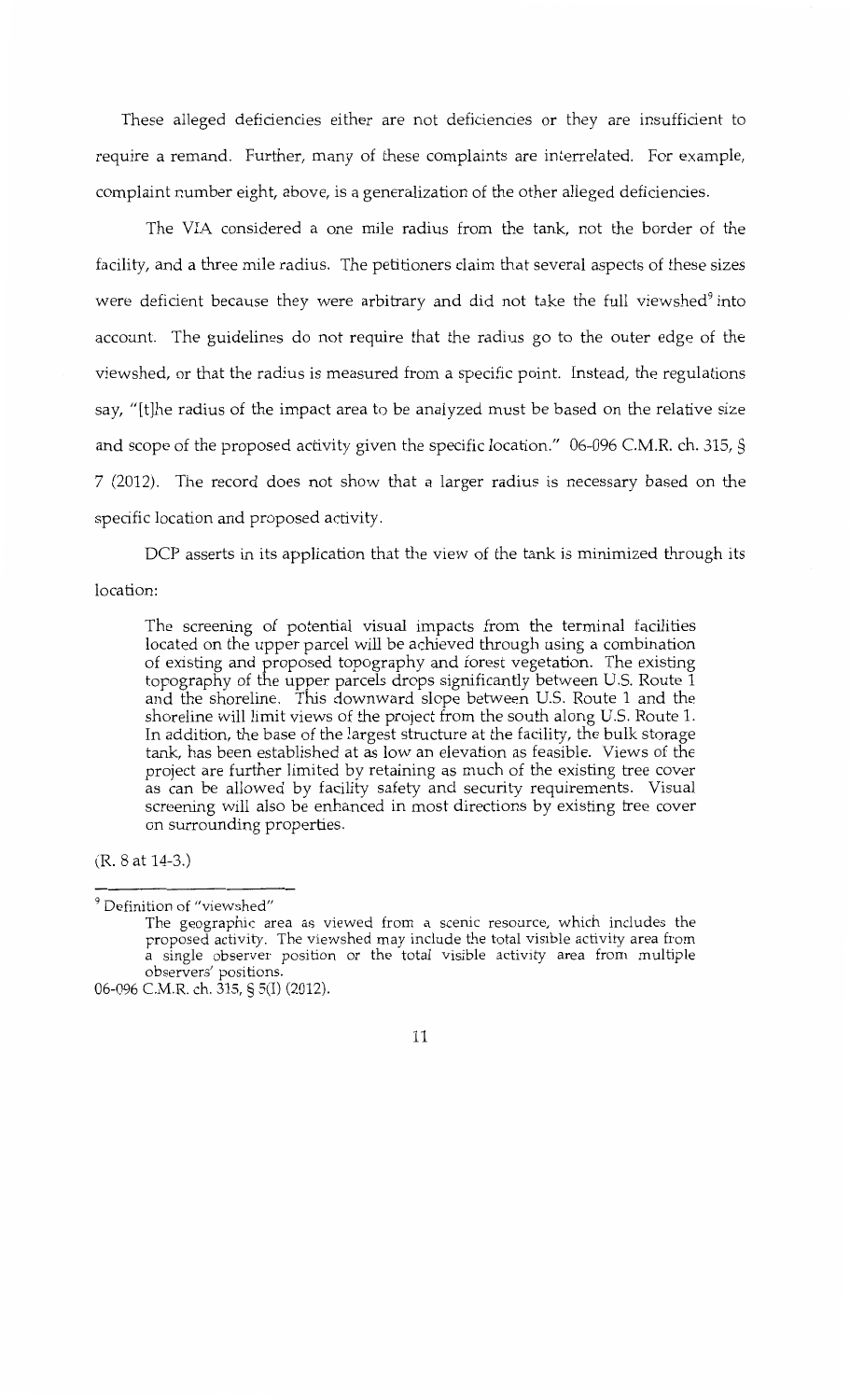The record reveals comments from concerned residents and business owners about the size of the viewshed, including photos taken from a helicopter hovering "over the proposed site of the DCP tank at the projected tank height." (R. 88.) These photos show panoramic views with the helicopter, but the distances and the accuracy of the helicopter's location are unknown. (R. 88.) Although the DEP must consider all input, the residents' primarily anecdotal evidence does not mandate vacating the DEP's decision. Based on the record, the radius used is sufficient.

The petitioners' concerns involving the existing uses and viewers' expectations present a similar problem. DCP discussed these concerns in the application and the information was before the respondent. (R. 14-1-14-4.) The respondent's conclusion that the impact was not substantial enough to deny the permits does not suggest that the respondent did not consider the information. The record supports the DEP's decision regarding the VIA.

Perhaps the petitioners' strongest argument relates to concern number seven, above. The petitioners assert that DCP did not provide a worst-case photosimulation or line-of-sight profiles from most of the identified protected scenic resources. (Br. of Pets.' 27.) Based on the regulations it is unclear whether the DCP was required to submit additional line-of-sight profiles. The regulations provide:

Areas of the scenic resource from which the activity will be visible, including representative and worst-case viewpoints, must be identified. Line-of-sight profiles constitute the simplest acceptable method of illustrating the potential visual impact of the proposed activity from viewpoints within the context of its viewshed.

06-096 C.M.R. ch. 315, § 7 (2012). In the application DCP identified impacted scenic resources, but it did not necessarily indicate which viewpoints were representative or worst-case. (R. 8, 14-1-14.4.) DCP included one line-of-sight profile photosimulation. (R. 8, 14.) Subsequently, additional viewpoints were submitted, "that were in the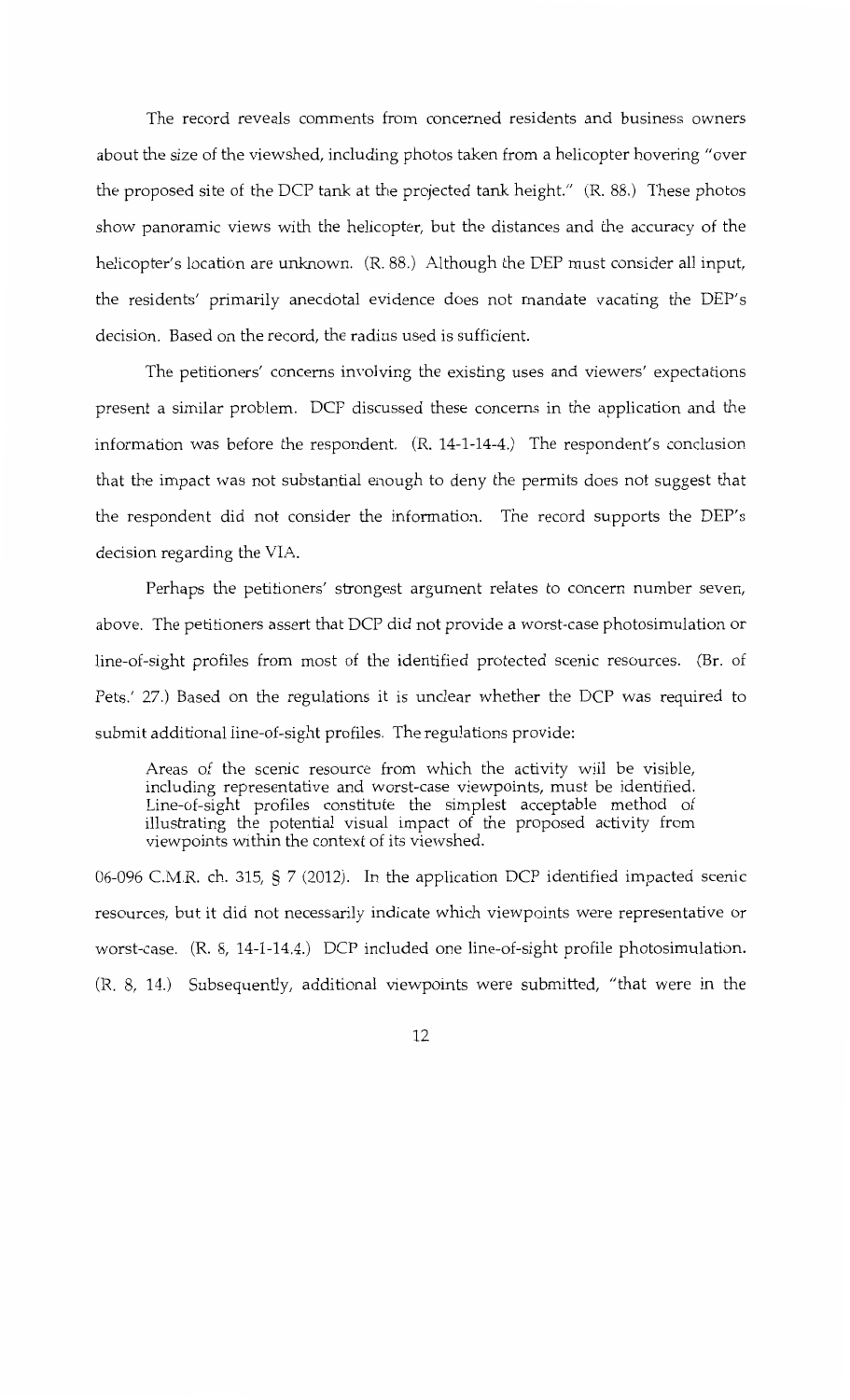historic structures report sent to the MHPO, taken from the closest NRHP-eligible structures on Route  $1.''$   $(R. 93.)^{10}$  In this later correspondence, DCP indicated that the photosimulation included with the application was from Sears Island and "represented the 'worst case' from tidal waters where most recreational boaters would be." (R. 93.)

The three photosimulations appear to be the only line-of-sight profiles provided by DCP. The respondent was clearly aware of this issue because it requested additional photos after the draft order was distributed for review and concerned parties had complained.  $(R. 61, 93.)$ <sup>11</sup> The regulations do not require a certain number of line-ofsight profiles. The respondent determined the available photosimulations were representative and included a worse-case viewpoint.

The respondent had sufficient evidence to conclude the VIA was adequate. The petitioners took advantage of the opportunity to submit additional evidence, which the respondent considered in conjunction with the VIA.

#### 5. Accidents and Precautions

The petitioners argue that the respondent did not have all of the necessary information to make its decision because it did not consider federal studies regarding

 $10$  The images in the record are black and white photocopies. The tank is not visible on one. (R.

<sup>93,</sup> Figure 20.)<br><sup>11</sup> The DCP responded to this request by providing the additional photosimulations and stating the following argument:

We did not do any others from the water or shoreline because we felt the one from Sears Island represented the "worst case" from tidal waters where most recreational boaters would be. We could do additional simulations from the shore, such as Moose Point State Park which apparently has been raised as a location where one should have been done, but  $\overline{if}$  the tank is visible (our view shed model indicates there is a chance you could see it from one spot right on the shoreline) it would be much farther away than from Sears Island, it would only be the very top of the tank, and it would be in the background of the existing Sprague/Irving terminals. Doing simulations from the water can be done but it is more problematic for the obvious reason. So our preference is to see how the appeal plays out and, if it is decided that an additional simulation or two are necessary, DCP will do them. If you feel strongly about doing additional simulations now, don't hesitate to let me know.

<sup>(</sup>R. 93.) The DEP did not require an additional photo-simulation.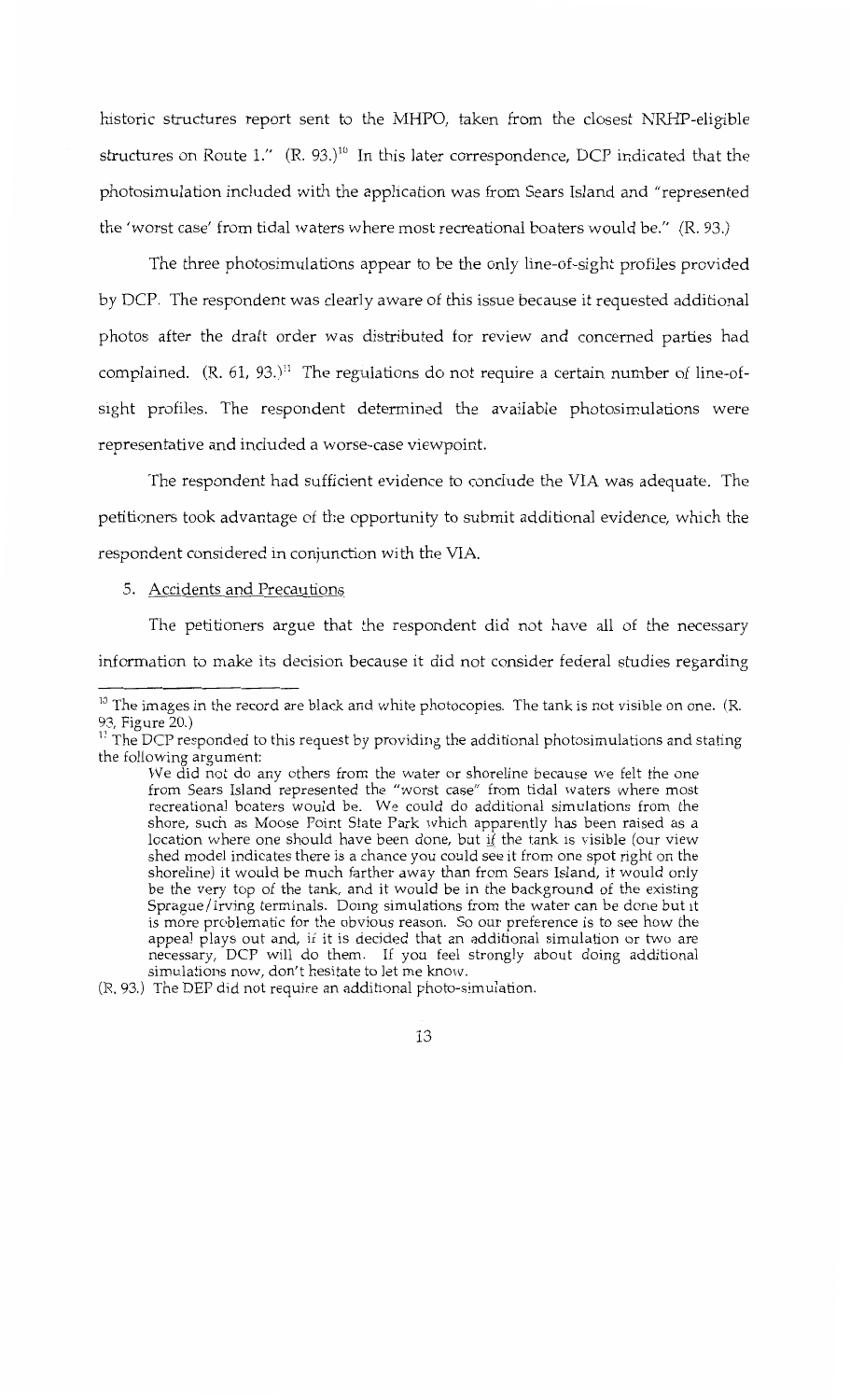existing uses and public safety. (Br. of Pets.' 31-37.) The respondent replies that it is not charged with analyzing risks of accidents and terrorist attacks. (Br. of Resp. 13.) The respondent argues further that it can issue permits prior to the issuance of federal permits. (Br. of Resp. 14.) DCP argues similarly that the respondent need not consider these issues. (Br. of DCP 27-31.)

Based on a review of the statutes and accompanying regulations, the respondent is not required to analyze the risk of accidents and attacks. Such analysis is done by other permitting organizations. The order specifically requires that the applicant "secure and comply with all applicable Federal, State, and local licenses, permits, authorizations, conditions, agreements, and orders, prior to or during construction and operation as appropriate." (R. 99, 18; see also 99, 17; 99, 19.)

6. Air Quality

The petitioners argue that the respondent violated the Site Law by not properly considering the increased non-point source air pollution caused by increased traffic. (Br. of Pets.' 38-39.) The Site Law regulations provide:

The Board recognizes that point sources emissions from certain types of commercial and industrial developments and solid waste disposal facilities and non-point source emissions deriving from industrial, commercial, and governmental development can have an unreasonable adverse effect on air quality.

06-096 C.M.R. ch. 375, § 1(A) (2012); <u>see also id</u>. § 1(C).

The parties dispute the significance of the increase in the number of trucks for the community. The respondent and DCP argue the increase in traffic in minimal. (Br. of Resp. 15; Br of DCP 22.) The petitioners argue that the number of trucks is increased substantially. (Br. of Pets.' 39.) The focus must be the effect of emissions on air quality. In its application, DCP stated: "Non-point sources of air emissions such as fugitive dust will be insignificant and associated primarily with construction of the facility. The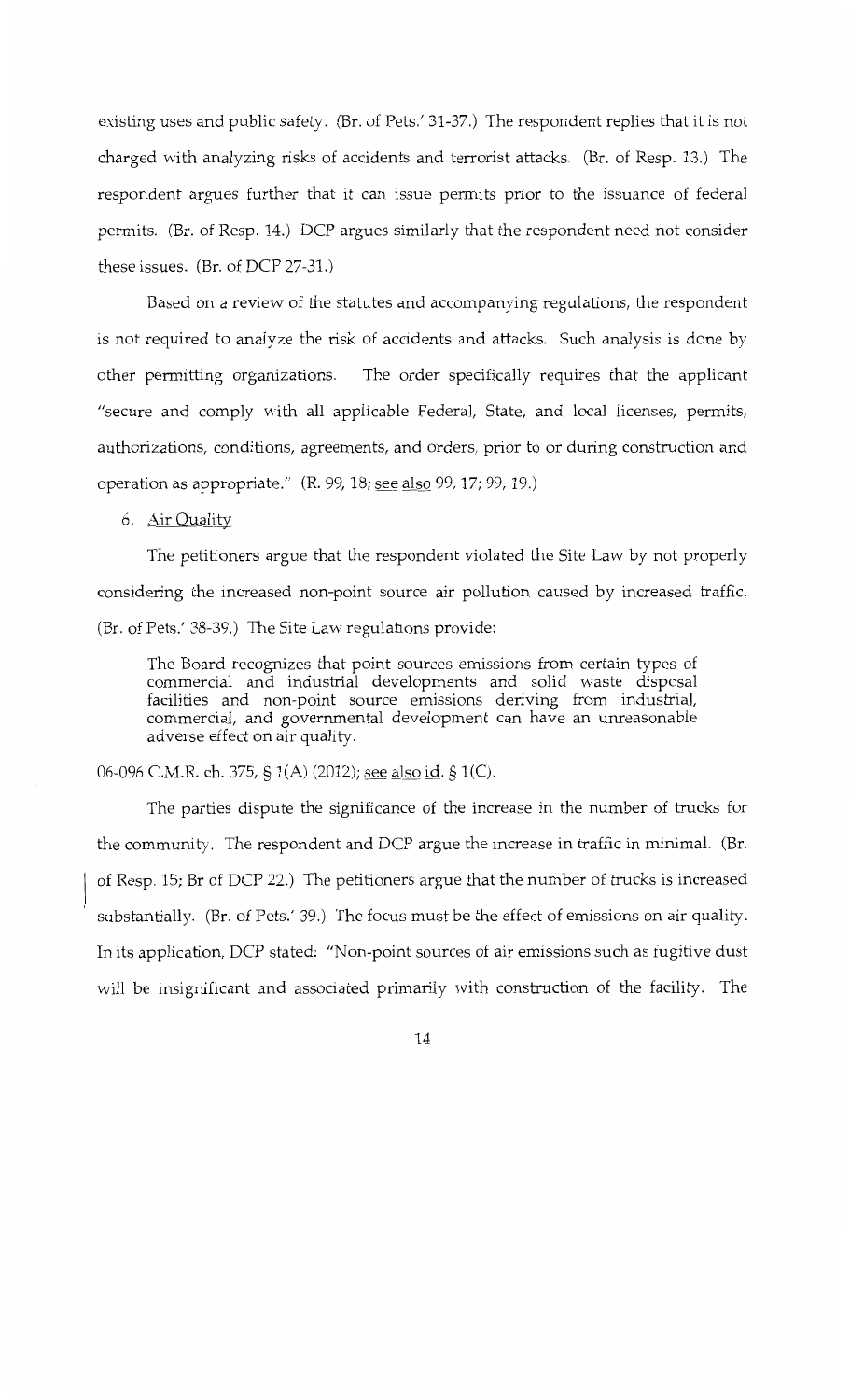construction plan provides for controlling the amount of dust generated by application of water and/ or calcium chloride on dry dusty surfaces. Following construction, facility roads and production areas that will receive frequent truck and other traffic will be paved." (R. 6, 21-1.) The respondent's conclusion on this issue is supported by the record. (R. 99, 15 of 20.)

# 7. Noise

The petitioners argue that DCP did not fully and properly identify all of the sources and impacts of noise associated with the facility. (Br. of Pets.' 40-48.) In part, they argue that not all of the necessary equipment was used in the model. Most of the equipment that they list, however, is not equipment used in routine operation. For example, the flares and generators are not part of routine operation.

Under the regulations, "the hourly sound levels resulting from routine operation of the development . . . shall not exceed . . . 70 dBA between 7:00 a.m. and 7:00 p.m." and "60 dBA between 7:00 p.m. and 7:00 a.m." 06-096 C.M.R. ch. 375, § 10(C)(1)(iii)  $(2012).$ <sup>12</sup> In the application, DCP provided a calculated project noise level of 59.6 dBA. (R. 6 at 5-8.)

The regulations provide little guidance regarding information that must be submitted with the application concerning noise. "Technical information shall be submitted describing the applicant's plan and intent to make adequate provision for the control of sound." 06-096 C.M.R. ch. 375, § 10(D)(2) (2012). The regulations provide a list of information to be provided "when appropriate." Id. Because predicting noise may be a difficult task,<sup>13</sup> the regulations request general information such as "a description of major sound sources, including tonal sound sources and sources of short

 $12$  The parties appear to agree that these guidelines apply. Because the facility is expected to be in operation 24 hours a day, the nighttime limit is used as the overall limit.

<sup>&</sup>lt;sup>13</sup> The word "expected" is used often. 06-096 C.M.R. ch. 375, § 10(D)(2)(e), (f),(g) (2012).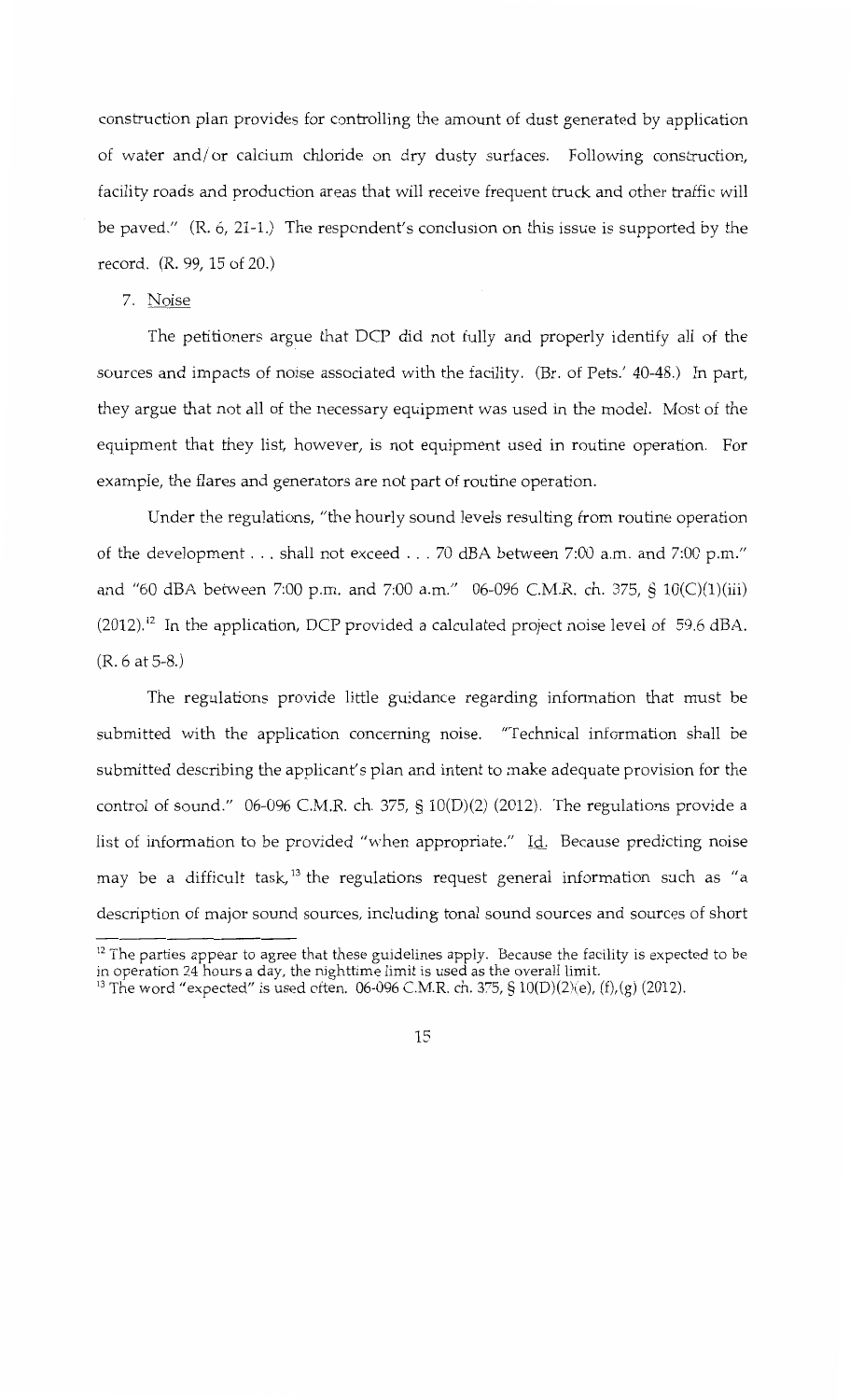duration repetitive sounds, associated with the construction, operation and maintenance of the proposed development, including their locations within the proposed development." Id. § 10(D)(2)(b).

Although estimations were included in the application regarding noise, the language of the regulations assumes estimates will be provided. There is no indication that these estimations are incorrect. The respondent accepted the information provided in the application.

The petitioners also argue that the application does not take into account the trucks that will idle for less than 60 minutes during their trip to the facility. (Br. of Pets.' 47.) Although the petitioners express valid concerns regarding these trucks and the increased noise, DCP was not required to include them as part of the assessment. "Sounds associated with the following shall be exempt from regulation by the Board ... [r]egistered and inspected vehicles[] while operating on public ways, or which enter the development to make a delivery or pick up and which are moving, starting or stopping, but not when they are parked for over 60 minutes in the development." 06-096 C.M.R. ch. 375, §  $10(C)(5)(c)$  (2012). Since the application complied with the regulations the DEP's decision to issue the permit is not arbitrary and it is supported by substantial evidence.

## 8. Impact on resource-based businesses

The petitioners request that the respondent consider the economic impact of the project. (Br. of Pets.' 49-50.) The respondent is required to regulate the cumulative impact of the project on the environment, not on the commercial aspects of the community. The regulations of the relevant permitting laws indicate that existing scenic and aesthetic uses must be taken into consideration.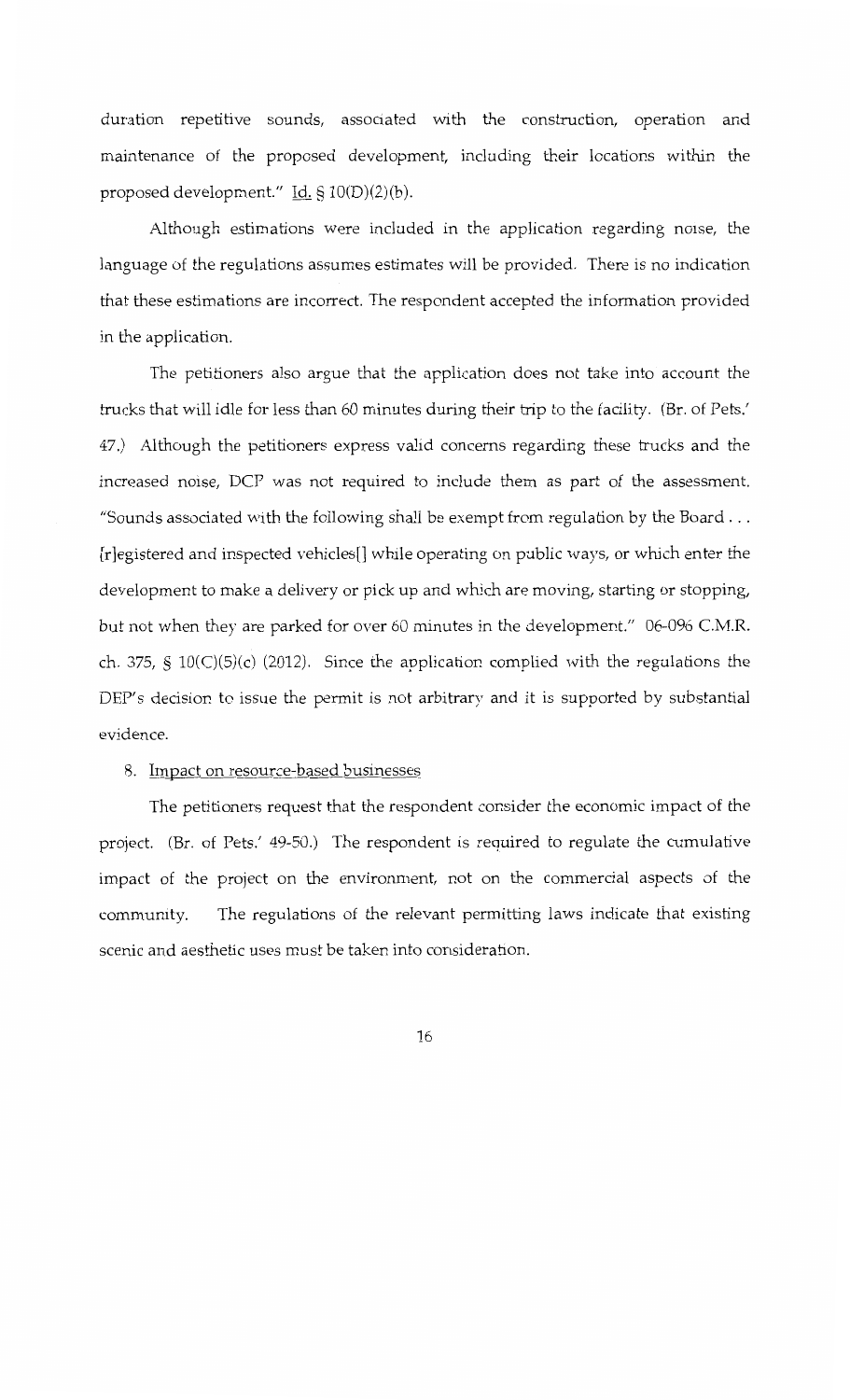It is the responsibility of the applicant to demonstrate that the proposed design does not unreasonably interfere with existing scenic and aesthetic uses, and thereby diminish the public enjoyment and appreciation of the qualities of a scenic resource, and that any potential impacts have been minimized.

The Department's determination of impact is based on the following visual elements of the landscape:

A. Landscape compatibility ...

*B.* Scale contrast ...

C. Spatial dominance ....

06-096 C.M.R. ch. 315, § 9 (2012).

The non-industry uses are based on the visual beauty of the area. (See, e.g., R. 8) at 14-1.) It is clear that the tank will be seen from the surrounding area. But the project is located in an industrial area adjacent to existing petroleum storage and distribution facilities. The record does not reflect that the impact of the project on existing scenic and aesthetic uses required the respondent to deny the permit.

The entry is

The Decision of the Department of Environmental Protection is AFFIRMED.

Petitioners Gocze and Hall have STANDING to appeal. The remaining Petitioners are DISMISSED from this Appeal.

Date: November 13, 2012

Nancy Mills Justice, Superior Court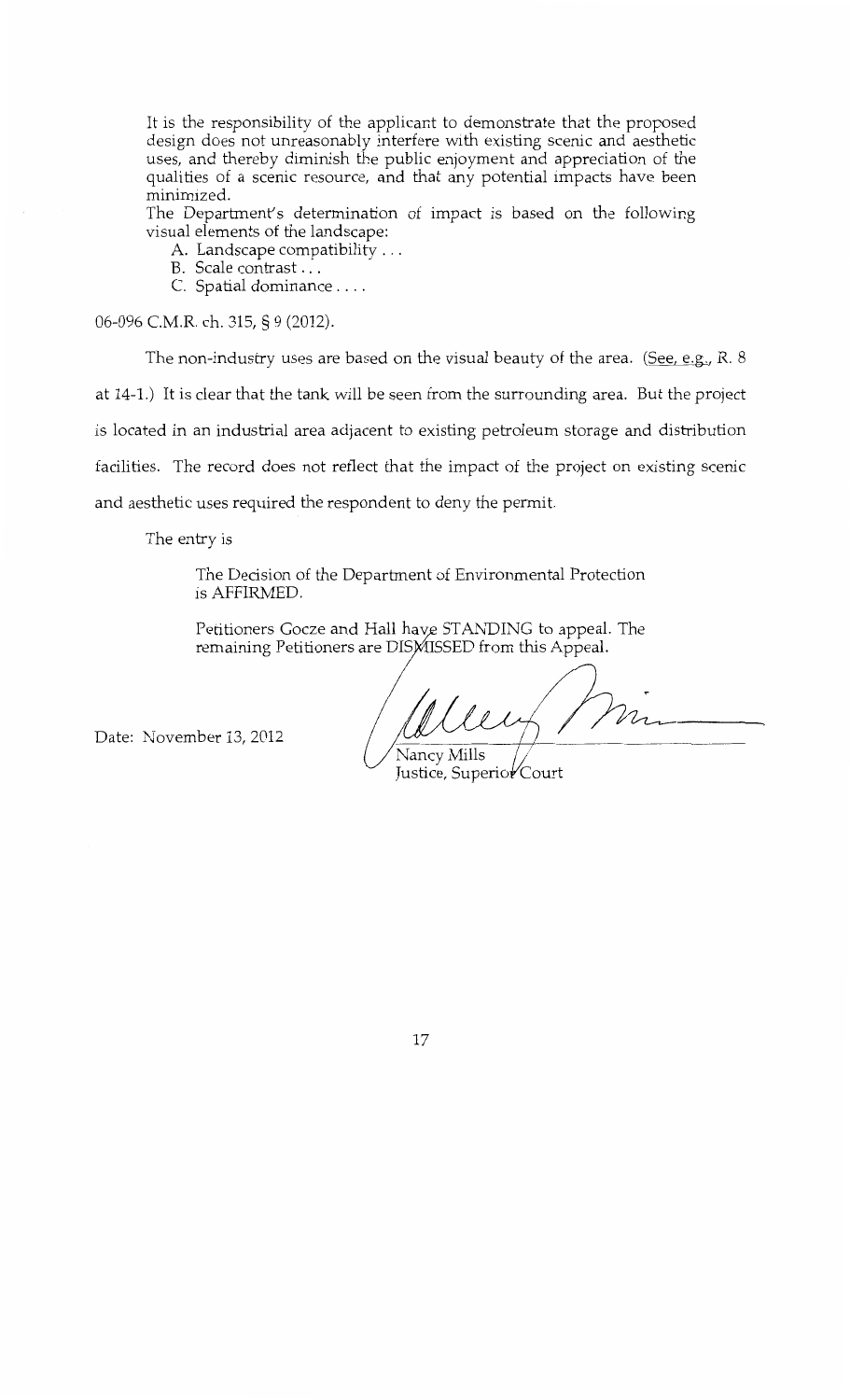| Date Filed                                                              | 12/2/11                                                                                                                                                                            | Kennebec<br>County                                                                  | Docket No.<br>AP-11-58                                                              |
|-------------------------------------------------------------------------|------------------------------------------------------------------------------------------------------------------------------------------------------------------------------------|-------------------------------------------------------------------------------------|-------------------------------------------------------------------------------------|
|                                                                         | Action: Petition For Review<br>80C                                                                                                                                                 |                                                                                     | J. Mills                                                                            |
| Thanks But No Tank, et al.                                              |                                                                                                                                                                                    | VS.                                                                                 | ME Dept of Environmental Protection                                                 |
| <b>Plaintiff's Attorney</b>                                             |                                                                                                                                                                                    |                                                                                     | Defendant's Attorney                                                                |
| Stephen Hinchman, Esq.<br>537 Fosters Point Road<br>West Bath, ME 04530 |                                                                                                                                                                                    | James Kilbreth, Esq. (PII DCP)<br>84 Marginal Way Suite 600<br>Portland Maine 04101 |                                                                                     |
|                                                                         |                                                                                                                                                                                    |                                                                                     | Kelly Boden, Esq<br>One Portland Square<br>Portland Maine 04112-0586                |
| Date of Entry                                                           |                                                                                                                                                                                    |                                                                                     |                                                                                     |
| 12/7/11                                                                 | Petition For Review Of Final Agency Action, filed 12/2/11. s/Hinchman, Esq.                                                                                                        |                                                                                     |                                                                                     |
| 1/3/12                                                                  | Certification of Record, filed. s/Bensinger, AAG                                                                                                                                   |                                                                                     |                                                                                     |
| 1/6/12<br>1/12/12                                                       | DCP Midstream Partners, LP Notice of Appearance, filed. s/Kilbreth, Esq.<br>Phone Conference set for 1/24/12 at 8:00 a.m. with Justice Mills.<br>Notice mailed to attys. of record |                                                                                     |                                                                                     |
| 1/24/12                                                                 | Telephone conference with Attorneys Kilbreth, Boden, Hinchman and AAG Bensinger.<br>No objection to my handling case.<br>Copies to attys. of record.                               |                                                                                     |                                                                                     |
| 1/26/12                                                                 | Notice and Briefing Schedule issued.<br>Copies mailed to attys. of record.                                                                                                         |                                                                                     |                                                                                     |
| 3/5/12                                                                  | Petitioners' Brief, filed. s/Hinchman, Esq.                                                                                                                                        |                                                                                     |                                                                                     |
| 3/14/12                                                                 | Amended Index to Record, filed. s/Bensinger, AAG                                                                                                                                   |                                                                                     |                                                                                     |
| 4/2/12                                                                  | Motion for Enlargement of Time, filed. s/Bensinger AAG<br>Proposed Order, filed.                                                                                                   |                                                                                     |                                                                                     |
| 4/3/12                                                                  | ORDER, Mills, J.<br>The motion is unopposed and it is granted. Responsive briefs must be filed on or before<br>April 6, 2012.<br>Copies to attys. of record.                       |                                                                                     |                                                                                     |
| 4/6/12                                                                  | Brief of Respondent, filed. s/Bensinger, AAG                                                                                                                                       |                                                                                     |                                                                                     |
|                                                                         |                                                                                                                                                                                    |                                                                                     | 80C Opposition Brief of Intervenor DCP Midstream Partners, LP, filed. s/Boden, Esq. |
|                                                                         |                                                                                                                                                                                    |                                                                                     |                                                                                     |

4/23/12 Petitioner's Reply Brief, filed. s/Hinchman, Esq.